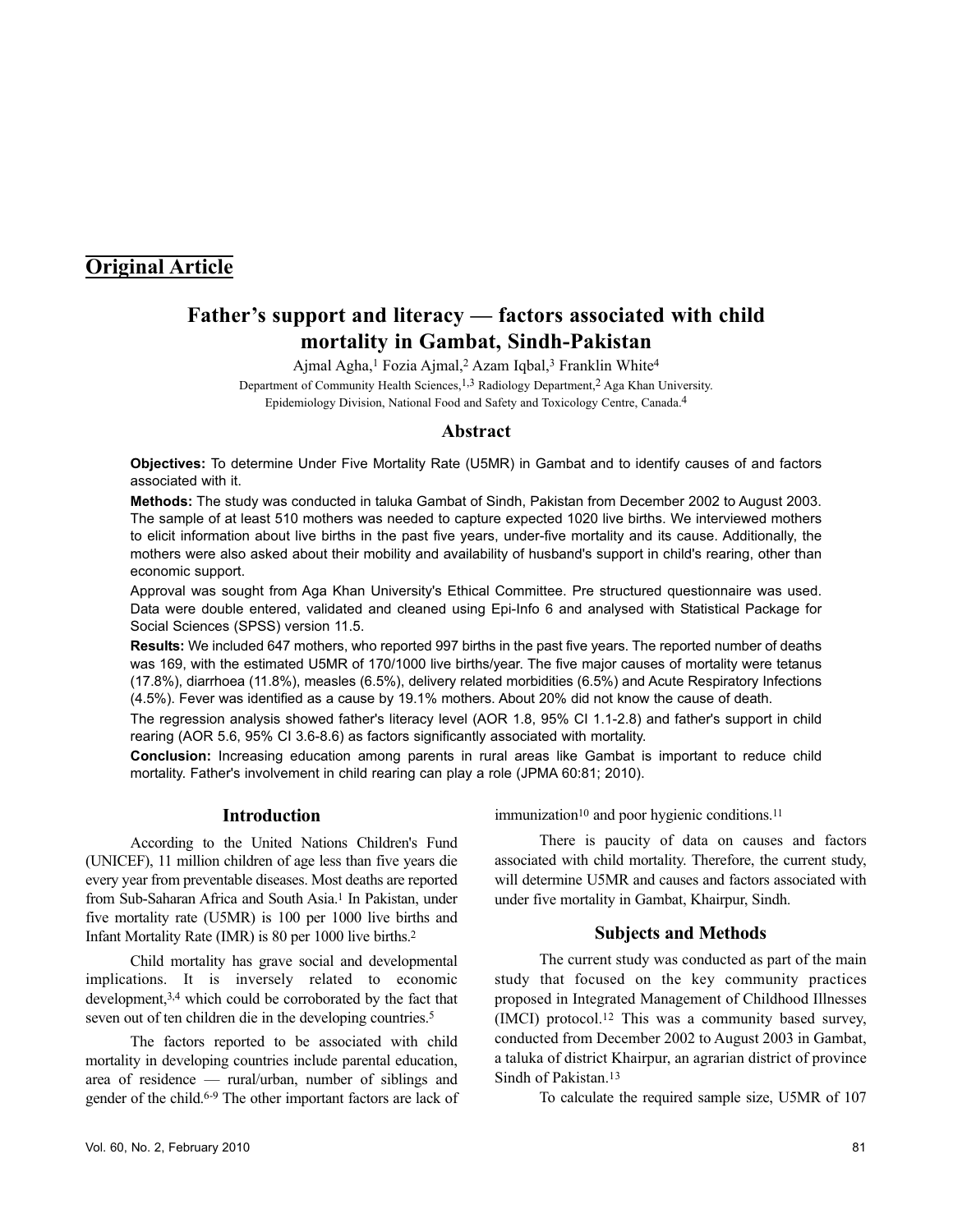per 1000 live births was taken into account as it was the reported rate in the country at the time of study.<sup>14</sup> To capture the aforementioned proportion with bound of error of 3%, design effect of 2.5 and level of confidence of 95%, a sample of at least 1020 live births was required.

The current study intended to capture the live birth and U5MR that occurred during the past five years. It was assumed that on an average a rural woman of age 15-45 years would have had two live births in the past five years; therefore a sample of at least 510 women was required to capture 1020 live births.

Before initiating the field work, we sought and obtained approval from the Ethical Review Committee (ERC) of the Aga Khan University (AKU). Gambat is comprised of nine "Union Councils (UCs)": Gambat I, Gambat II, Kamaldero, Jado, Belharo, Khemtia, Khora, Ripri, and Razidero. To recruit required sample, sub samples proportionate to the population size of each UC were determined.

Three stage cluster sampling was utilized to recruit required number of mothers from each UC. In first stage, a village was randomly selected from each UC; however where the sample size was greater than the size of the village, two adjacent villages were selected. The important landmarks such as shops, schools and mosques were identified in the selected village and a landmark in each of the village was randomly selected as a focal point for the survey. In second stage, a soda bottle was rotated and the first household with a pair of the mother and her child of age less than five was selected. In case of more than one mother-child pair, a pair was randomly chosen. The house nearest to the sampled house with a childmother pair was visited next and the process was repeated until the required number of houses for that village was enrolled.

A prestructured questionnaire was used to interview mothers. The mothers were asked about the number of live births and mortality of children aged less than five and its cause. In addition, mothers were also asked about if they could visit the health facility alone in case of sickness and if the husband provided support, other than the economic support, in child's rearing.

Double data entry was performed and validated using EPI-Info 6 to check for completeness and consistency. Statistical analysis was done by the Statistical Package for Social Sciences (SPSS-11.5). Frequencies and means were calculated for the categorical and continuous data respectively. Univariate analysis was conducted to determine independent factors associated with child's mortality. Finally, logistic regression analysis was utilized to determine factors that remained significant after controlling the effect of other factors in the model.

#### **Results**

We included 647 mothers, among them 113 reported

| Mother's age                               |             |
|--------------------------------------------|-------------|
| 15-25                                      | 195 (30.1)  |
| 26-30                                      | 234 (36.2)  |
| 31-35                                      | 140 (21.6)  |
| 36 or above                                | 78 (12.1)   |
| Mothers occupation                         |             |
| Housewife                                  | 632 (97.7)  |
| Any other                                  | 15(2.3)     |
| Mother's education                         |             |
| Literate                                   | 113 (17.5)  |
| Illiterate                                 | 534 (82.5)  |
| Father's occupation                        |             |
| Teacher, Government employee,              | 165(25.5)   |
| Landlord or businessman                    | 107(16.5)   |
| Unemployed, farmer, labour, fisherman      | 375 (58.0)  |
| Father's education                         |             |
| More than primary                          | 287 (44.4%) |
| Primary or less                            | 360 (55.6%) |
| Got husband's support during child rearing |             |
| Yes                                        | 159 (75.4)  |
| No                                         | 288 (24.6)  |
| Can Visit Facility Alone                   |             |
| Yes                                        | 341 (52.7)  |
| N <sub>0</sub>                             | 306 (47.3)  |
| Number of kids under 5                     |             |
| 1                                          | 345 (53.3)  |
| 2 or more                                  | 255 (39.4)  |
| Number of families                         |             |
| More than one                              | 113 (17.5)  |
| One                                        | 534 (82.5)  |
| House construction                         |             |
| Pucca                                      | 162(25.0)   |
| Semi-Pucca                                 | 214 (33.1)  |
| Katcha                                     | 271 (41.9)  |
| <b>Household Members</b>                   |             |
| More than 10                               | 105 (16.2)  |
| $5-10$                                     | 349 (53.9)  |
| Less than 5                                | 193 (29.8)  |
| Death of at least one child of age less    |             |
| than 5 years in life time                  |             |
| No                                         | 534 (82.5%) |
| Yes                                        | 113 (17.5%) |
|                                            |             |

| Table-1: Demographics, female support and |  |
|-------------------------------------------|--|
| mobility in Gambat, Sindh.                |  |

**Variables Number of mothers**

**(%) (n=647)**

The number of under five children born during the past five years were 997, and therefore the average under five mortality was 170/1000 live births over the period of five years.

Table-1 presents the descriptive analysis of data on socio-demographic and women support and mobility factors. Table-2 presents number of deaths reported by cause. The five major killers reported were tetanus, diarrhoea, measles, delivery related morbidities and Acute Respiratory Infections (ARI). Fever was identified as a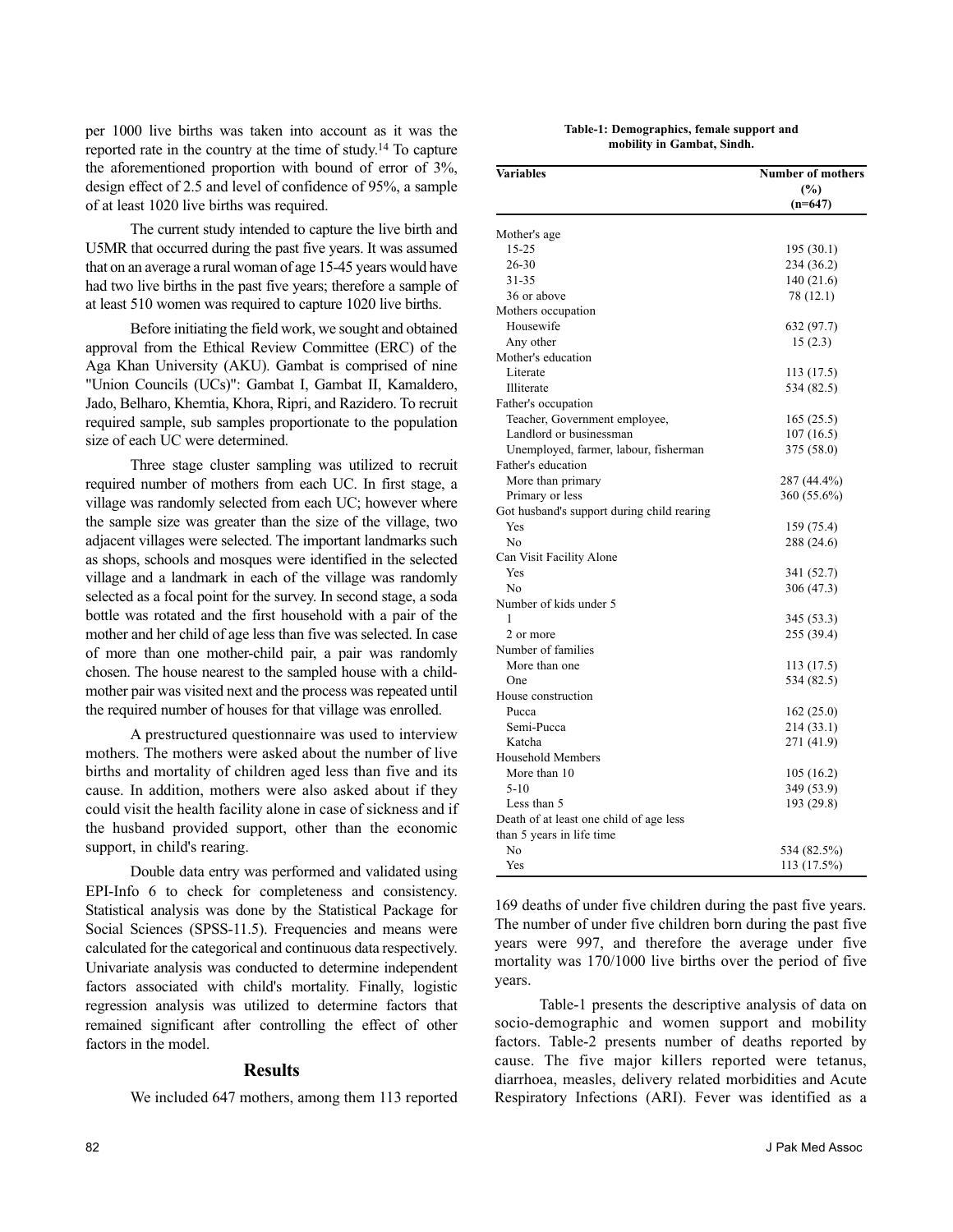| Cause                                  | Number of deaths of children under 5 reported by each mother |          |          |          | <b>Total deaths</b> | Percent of total deaths |  |
|----------------------------------------|--------------------------------------------------------------|----------|----------|----------|---------------------|-------------------------|--|
|                                        | 1 death                                                      | 2 deaths | 3 deaths | 4 deaths |                     |                         |  |
| Unknown                                | 17                                                           | 5        |          |          | 34                  | 20.1%                   |  |
| Fever                                  | 26                                                           |          |          |          | 33                  | 19.5%                   |  |
| Tetanus                                | 16                                                           |          |          |          | 30                  | 17.8%                   |  |
| Diarrhoea                              | 11                                                           |          |          |          | 20                  | 11.8%                   |  |
| Measles                                | 11                                                           |          |          |          | 11                  | 6.5%                    |  |
| Delivery                               |                                                              | 2        |          |          | 11                  | 6.5%                    |  |
| ARI                                    |                                                              |          |          |          |                     | 4.1%                    |  |
| Others (heart diseases/blood disorders |                                                              |          |          |          |                     | 3.0%                    |  |
| Hepatitis                              |                                                              |          |          |          |                     | 2.4%                    |  |
| Jaundice                               |                                                              |          |          |          |                     | $1.2\%$                 |  |
| Tuberculosis                           | 2                                                            |          |          |          |                     | $1.2\%$                 |  |
| Chickenpox                             |                                                              |          |          |          |                     | 1.2%                    |  |
| Malnutrition                           |                                                              |          |          |          |                     | $1.2\%$                 |  |
| Anaemia                                |                                                              |          |          |          |                     | $1.2\%$                 |  |
| Malaria                                |                                                              |          |          |          |                     | 0.6%                    |  |
| Typhoid                                |                                                              |          |          |          |                     | $0.6\%$                 |  |
| Pertussis                              |                                                              |          |          |          |                     | $0.6\%$                 |  |
| Polio                                  |                                                              |          |          |          |                     | $0.6\%$                 |  |
| Total mothers $n=133$ )                | 112                                                          | 12       | 3        | 6        |                     |                         |  |

**Table-2: Number of deaths of children aged less than five by cause.**

**Table-3: Univariate analysis showing association between child mortality and independent variables in Gambat, Sindh.**

| <b>Variables</b>                                      | No death n=534<br>$(82.5\%)$ | Death of at least one under 5 child<br>$n=113(17.5%)$ | <b>Odds Ratio</b> | Confidence<br>interval |
|-------------------------------------------------------|------------------------------|-------------------------------------------------------|-------------------|------------------------|
| Mother's age                                          |                              |                                                       |                   |                        |
| $15 - 25$                                             | 179 (33.5)                   | 16(14.2)                                              | 1.0               |                        |
| 26-30                                                 | 197 (36.9)                   | 37(32.7)                                              | 2.1               | $1.1 - 3.9$            |
| $31 - 35$                                             | 109(20.4)                    | 31(27.4)                                              | 3.2               | $1.7 - 6.1$            |
| 36 or above                                           | 49(9.2)                      | 29(25.7)                                              | 6.6               | $3.3 - 13.2$           |
| Mother's occupation                                   |                              |                                                       |                   |                        |
| Housewife                                             | 522 (97.8)                   | 110(97.3)                                             | 1.0               |                        |
| Any other                                             | 12(2.2)                      | 3(2.7)                                                | 0.8               | $0.2 - 3.0$            |
| Mother's education                                    |                              |                                                       |                   |                        |
| Literate                                              | 102(19.1)                    | 11(9.7)                                               | 1.0               |                        |
| Illiterate                                            | 432 (80.9)                   | 102(90.3)                                             | 2.2               | 1.1, 4.2               |
| Father's occupation                                   |                              |                                                       |                   |                        |
| Teacher, Government employee, landlord or businessman | 238 (44.6)                   | 34(30)                                                | 1.0               |                        |
| Unemployed, farmer, labor, fisherman                  | 296 (55.4)                   | 79 (70)                                               | 1.9               | 1.2, 2.9               |
| Father's education                                    |                              |                                                       |                   |                        |
| More than primary                                     | 251 (43)                     | 36(32)                                                | 1.0               |                        |
| Primary or less                                       | 283 (53)                     | 77 (68)                                               | 1.9               | 1.2, 2.9               |
| Father's support during child rearing                 |                              |                                                       |                   |                        |
| Yes                                                   | 96(18)                       | 63 (55.8)                                             | 1.0               |                        |
| N <sub>o</sub>                                        | 438 (82)                     | 50 (44.2)                                             | 5.7               | $3.7 - 8.9$            |
| Can Visit Facility Alone                              |                              |                                                       |                   |                        |
| Yes                                                   | 298 (55.8)                   | 43(38.1)                                              | 1.0               |                        |
| N <sub>0</sub>                                        | 236 (44.2)                   | 70 (67.9)                                             | 2.1               | $1.4 - 3.1$            |
| Number of families                                    |                              |                                                       |                   |                        |
| Nuclear                                               | 450 (84.3)                   | 84 (74.3)                                             | 1.0               |                        |
| Extended                                              | 84 (15.7)                    | 29(25.7)                                              | 1.9               | $1.1 - 3.0$            |
| House construction                                    |                              |                                                       |                   |                        |
| Pucca                                                 | 142(26.6)                    | 20(17.7)                                              | 1.0               |                        |
| Semi-Pucca                                            | 185 (34.6)                   | 29(25.7)                                              | 1.1               | $0.6 - 2.0$            |
| Katcha                                                | 207(38.8)                    | 64 (56.6)                                             | 2.2               | $1.3 - 3.8$            |
| Household Members                                     |                              |                                                       |                   |                        |
| Less than 5                                           | 167(31.3)                    | 26(23.0)                                              | 1.0               |                        |
| $5-10$                                                | 284 (53.2)                   | 65 (57.5)                                             | 1.5               | $0.9 - 2.4$            |
| 10 or more                                            | 83 (15.5)                    | 22(19.5)                                              | 1.7               | $0.9 - 3.2$            |
| Number of kids under 5                                |                              |                                                       |                   |                        |
| $0 - 1$                                               | 292 (54.7)                   | 53 (46.9)                                             | 1.0               |                        |
| $\overline{c}$                                        | 204 (38.2)                   | 51(45.1)                                              | 1.4               | $0.9 - 2.1$            |
| More than 2                                           | 38(7.1)                      | 9(8.0)                                                | 1.3               | $0.6 - 2.9$            |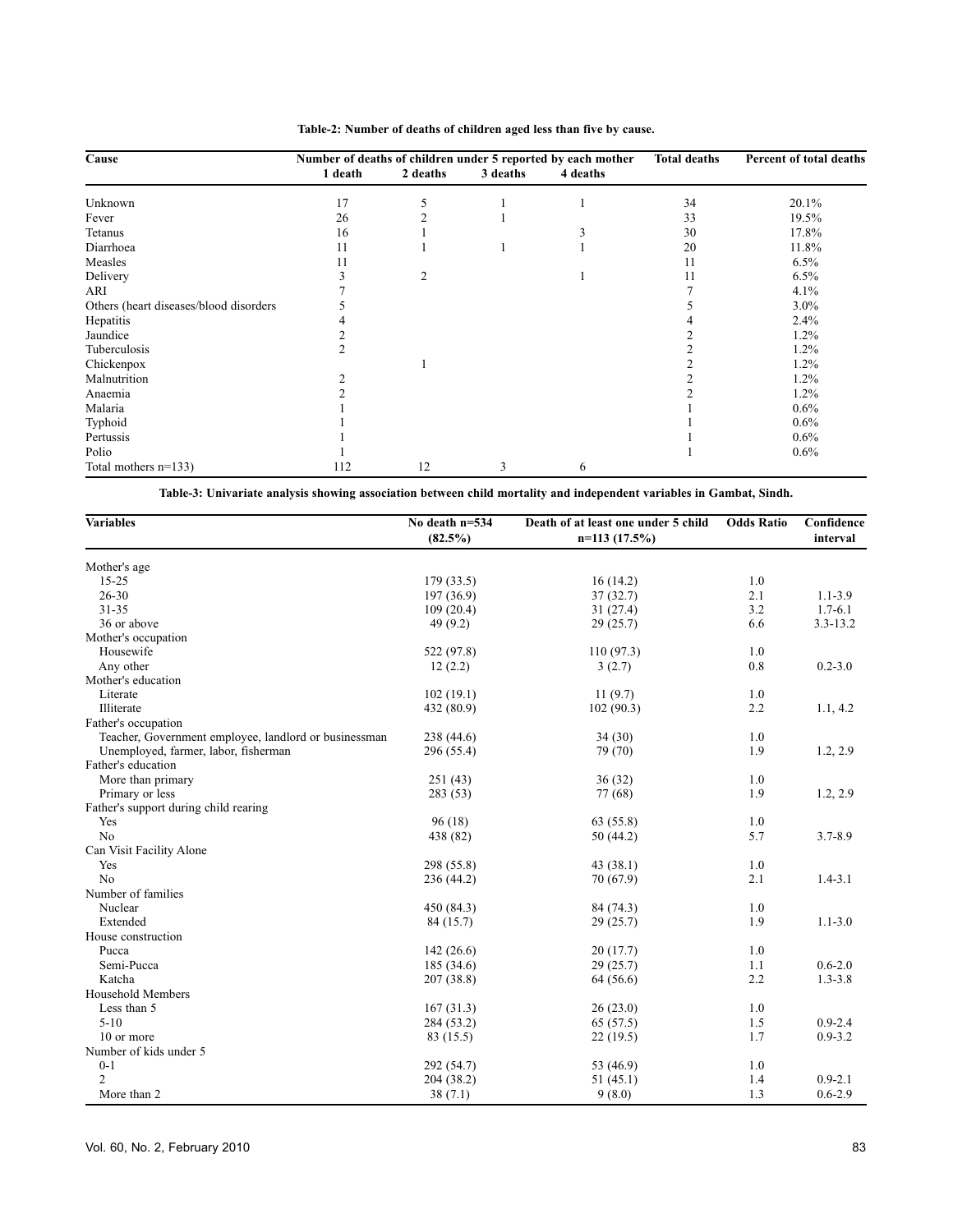cause by about 18% mothers and about 20% did not know the underlying cause of death.

Table-3 presents independent association of factors with mortality as outcome. All variables showed significant association except mother's occupation, number of household members and number of under five children that mother had.

The multiple logistic regression analysis revealed that two variables, father's literacy level [More than grade 5 vs 5 or less; AOR 1.8, 95% CI 1.1-2.8] and father's support during child rearing [Yes vs No; AOR 5.6, 95% CI 3.6-8.6] showed significant association with under five mortality (U5M) as outcome. However, mother's literacy did not show significant association in the final model.

#### **Discussion**

The focus of the study was to determine the under five mortality among 647 mothers and their risk factors including the father's support in child rearing. The U5MR was 170/1000 live births. Two factors showed significant association with the U5MR, father's literacy level and father's support in child rearing.

The U5MR was found to be higher than the rate prevalent in the country at the time of study. The reason being, Gambat is an impoverished taluka of a poor agrarian district of rural Sindh.<sup>13</sup> Moreover, primary health care facilities are also meager in the taluka.<sup>13</sup>

The study revealed that about 38 percent mothers did not know the specific cause of death of their children. They were either unaware or suggested fever as cause of death. This seems surprising as death of a child is a drastic event in a mother's life. Not knowing the exact cause alludes towards mothers' lack of knowledge and not having control over conditions around her. Studies have shown that in paternalistic societies such as Pakistan women often feel disempowered in many areas of their lives.<sup>15</sup>

Tetanus was the leading cause of mortality. The highly prevalent culture of application of cow dung on umbilical stump and walking and playing barefoot on fields are perhaps the major underlying reasons for that.<sup>11</sup> The number two, three and four causes of mortality were diarrhoea, measles and delivery related morbidities, respectively. These are the most cited causes of mortality among under five children in developing countries.<sup>16</sup>

The reported rate of mortality due to pneumonia and malaria was lower than expected in our study.<sup>17</sup> The two diseases could not be included among the leading causes of death. This is because of the fact that mothers lacked knowledge regarding ARI and pneumonia in Gambat.<sup>12</sup> Malaria, on the other hand, is a disease that is difficult to diagnose, therefore death due to it could easily be classified

as death due to fever.

Our analysis showed that 21 (18.6%) mothers reported death of more than one under five children: 12 reported two deaths, three reported three deaths and six reported four deaths. The diseases that caused more than one death in the same household were tetanus, diarrhoea and chickenpox. The delivery related morbidities were also among such causes. This shows phenomenon of clustering of diseases and deaths in the houses.

We found that the households where mothers reported father's involvement in child rearing were less likely to encounter under five child's death than those where such involvement was not reported.<sup>18</sup> The father's involvement was reported by mother. Therefore we consider this as a proxy indicator for harmony between the couple. The harmony between couple is a key to household's prosperity and health in any society and specifically in a paternalistic society like Pakistan, where decisions are mainly taken by male counterparts of the families.19,20

The results revealed that father's literacy was associated with Under 5 mortality. Literature suggests that an educated husband can play a better role both as husband and parent.<sup>18</sup> Educated husband can take better decisions and seek timely and appropriate treatment for their children.<sup>21</sup> Contrary to the past studies, we did not find an association between mother's literacy and the under five mortality.<sup>22</sup> The reason for mother's literacy being insignificant is that majority of the mothers (90.3%) were illiterate in Gambat. Given the homogeneity of the factor and lack of power of study thereby, this key variable was found insignificant.

The major limitation of our study was that we utilized mother's report and not verbal autopsy to classify cause of mortality. This must have misclassified few causes. We think that this was the reason for not having pneumonia and malaria among top causes or child's mortality in our study. However, our results were consistent with the literature for other causes of death. This shows that mother's reporting could be used as a quick and useful tool for ascertaining disease specific mortality for specific diseases even in a rural area like Gambat with high illiteracy rates among women. A study should be done to see the validity of mother's reporting as a screening tool against verbal autopsy used as a gold standard for classification of causes of mortality especially in areas with high illiteracy.

The findings showed that U5MR is still very high in rural settings of Sindh. Our study clearly demonstrated that though mothers are the first level care providers but father's education and support in child rearing has its own importance. The study highlights the much forgotten role of father in child's rearing.